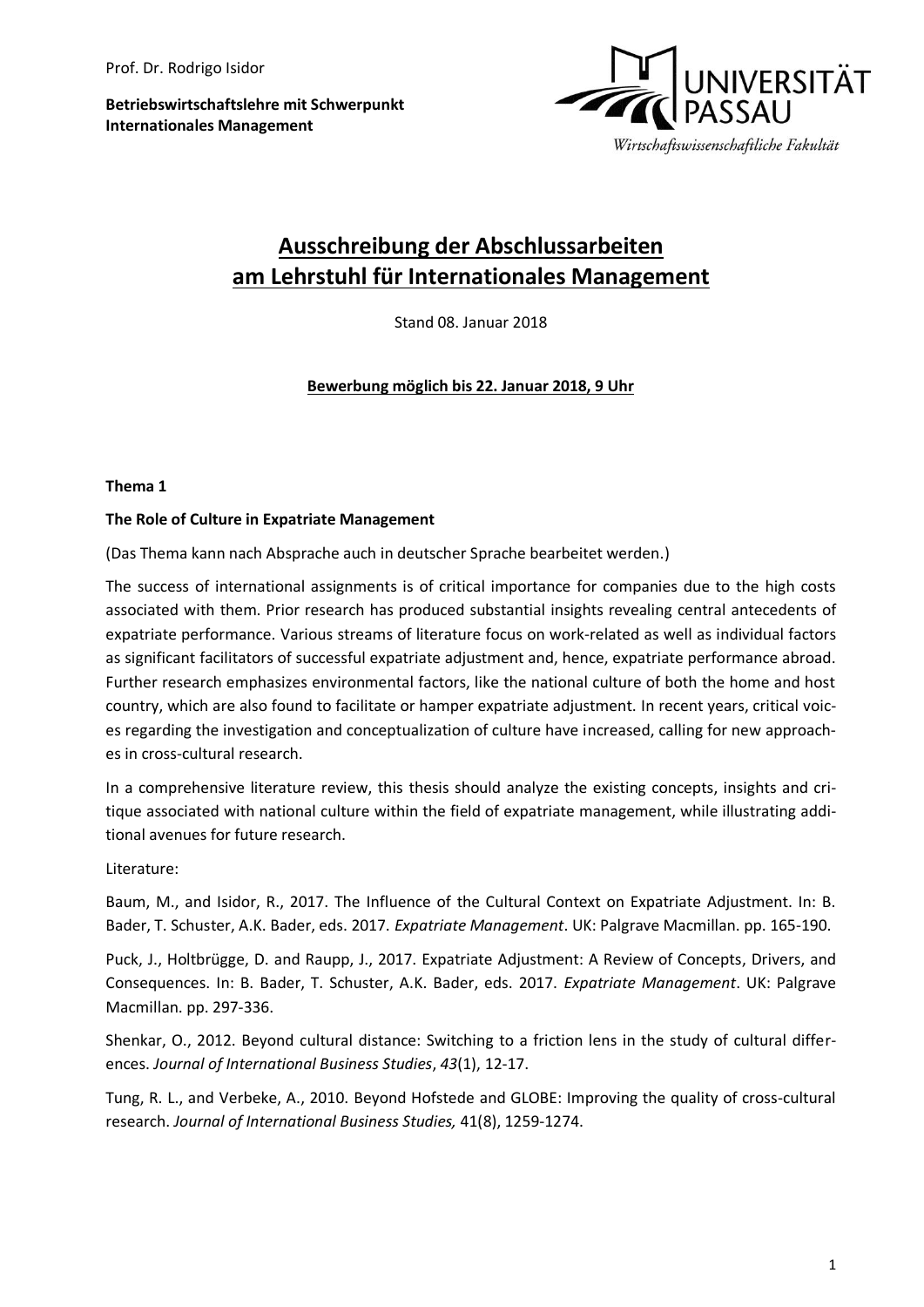# **Thema 2**

## **Supplementary Fit and Complementary Fit in the Context of Expatriate Adjustment**

(Das Thema kann nach Absprache auch in deutscher Sprache bearbeitet werden.)

Expatriates have attracted a lot of attention within the field of international human resource management. Prior research has revealed that various determinants of the expatriate adjustment process represent important antecedents of their performance abroad. Such antecedents of expatriate adjustment are recognized to occur on different levels of investigation: in this regard, expatriate literature distinguishes between individual, and work level determinants, as well as environmental factors, which facilitate or hamper successful adjustment.

This thesis should focus on person-environment fit theory, more specifically on the concepts of supplementary and complementary fit, and its role in the context of expatriate adjustment. In a comprehensive literature review, this thesis should connect the supplementary and complementary fit concepts with expatriate adjustment theory, while illustrating additional avenues for future research.

## Literature:

Baum, M., and Isidor, R., 2017. The Influence of the Cultural Context on Expatriate Adjustment. In: B. Bader, T. Schuster, A.K. Bader, eds. 2017. *Expatriate Management*. UK: Palgrave Macmillan. pp. 165-190.

Nolan, E. M., and Morley, M. J., 2014. A test of the relationship between person–environment fit and cross-cultural adjustment among self-initiated expatriates. *The International Journal of Human Resource Management*, *25*(11), 1631-1649.

Puck, J., Holtbrügge, D. and Raupp, J., 2017. Expatriate Adjustment: A Review of Concepts, Drivers, and Consequences. In: B. Bader, T. Schuster, A.K. Bader, eds. 2017. *Expatriate Management*. UK: Palgrave Macmillan. pp. 297-336.

# **Thema 3**

### **Recruitment Process Outsourcing**

(Das Thema kann nach Absprache auch in deutscher Sprache bearbeitet werden.)

Attracting and retaining high potential employees is crucial for every organization to operate successfully. Designing and executing a recruitment process that is suitable for both the organization and a respective target group, imposes numerous challenges on the departments involved in recruiting. As the requirements for diverse competencies within the recruitment process are constantly increasing, many companies decide to outsource parts of, or even the entire recruitment process to external providers. By doing so, companies intend to save resources to allocate them differently and to leave recruiting to supposed experts. Despite various positive aspects of recruitment process outsourcing (RPO), recent research has found negative outcomes associated with the practice of RPO.

In a comprehensive literature review, this thesis should analyze existing insights on recruitment process outsourcing, and its advantages and disadvantages, while illustrating avenues for future research.

### Literature:

Claus Wehner, M., Giardini, A., and Kabst, R., 2012. Graduates' reactions to recruitment process outsourcing: A scenario‐based study. *Human Resource Management*, 51(4), 601-623.